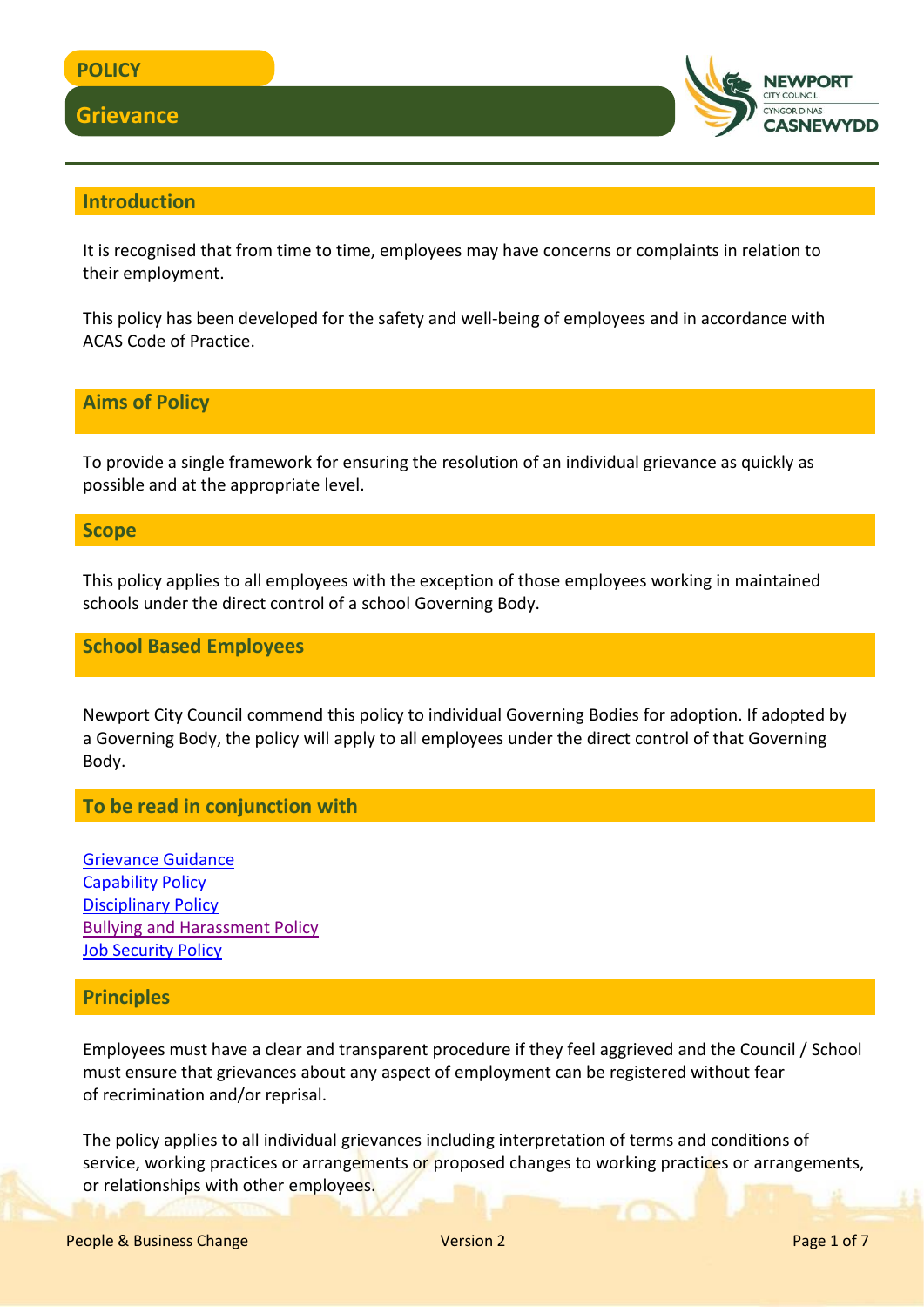**Grievance** 

The policy may also apply where a similar grievance is held by more than one member of staff and it is agreed that the grievances be dealt with collectively. However, the Council / School reserves the right to deal with such circumstances outside of this policy, subject to agreement with its Trade Unions.

The policy does not apply to:

- Bullying and harassment *(see Bullying and [Harassment Policy\)](http://www.newport.gov.uk/documents/Policies/HR-Bullying-and-Harassment-Policy.pdf)*
- Decisions resulting from formal processes, such as disciplinary, capability and managing change procedures
- Grievances related to a substantive grade
- Disputes against Council / School policies which have been fully consulted and agreed by the recognised Trade Unions. It is appreciated that an individual may feel aggrieved in the event of a council policy being incorrectly applied.
- A complaint raised against:
	- o A Trade Union official, where the complaint arises as a result of the representative carrying out Trade Union duties on behalf of a third party. Such complaints must be directed to the relevant Regional Office.
	- o Third parties that contract with the Council / School. Such complaints must be directed to the third party organisation.

This Policy and accompanying guidance document is also available in Welsh. Should you wish for any process under this Policy to be conducted in Welsh please advise the relevant manager and this can be arranged.

Managers must ensure that grievances are registered and addressed in a fair, reasonable and timely manner.

As the aim of this policy is to ensure the resolution of grievances, employees are expected to raise grievances in a timely manner, and as soon as possible once they become aggrieved. **Only in exceptional circumstances will grievance be considered which relate to historical events.**

Employees must not raise vexatious or malicious grievances. In the event of an employee raising a grievance which is found to be vexatious or malicious, action may be taken against the employee in accordance with the Council's / School's Disciplinary Code.

Employees have the right to representation by a Trade Union Representative or a work colleague during the formal grievance procedure.

In the event of a grievance being raised during another formal employment process, such as a disciplinary investigation, where the outcome of the grievance may have a direct bearing on the other employment process, that process may be temporarily suspended in order to deal with the grievance. Where it is felt the grievance does not have a direct bearing on the other employment process it may be appropriate to deal with both concurrently.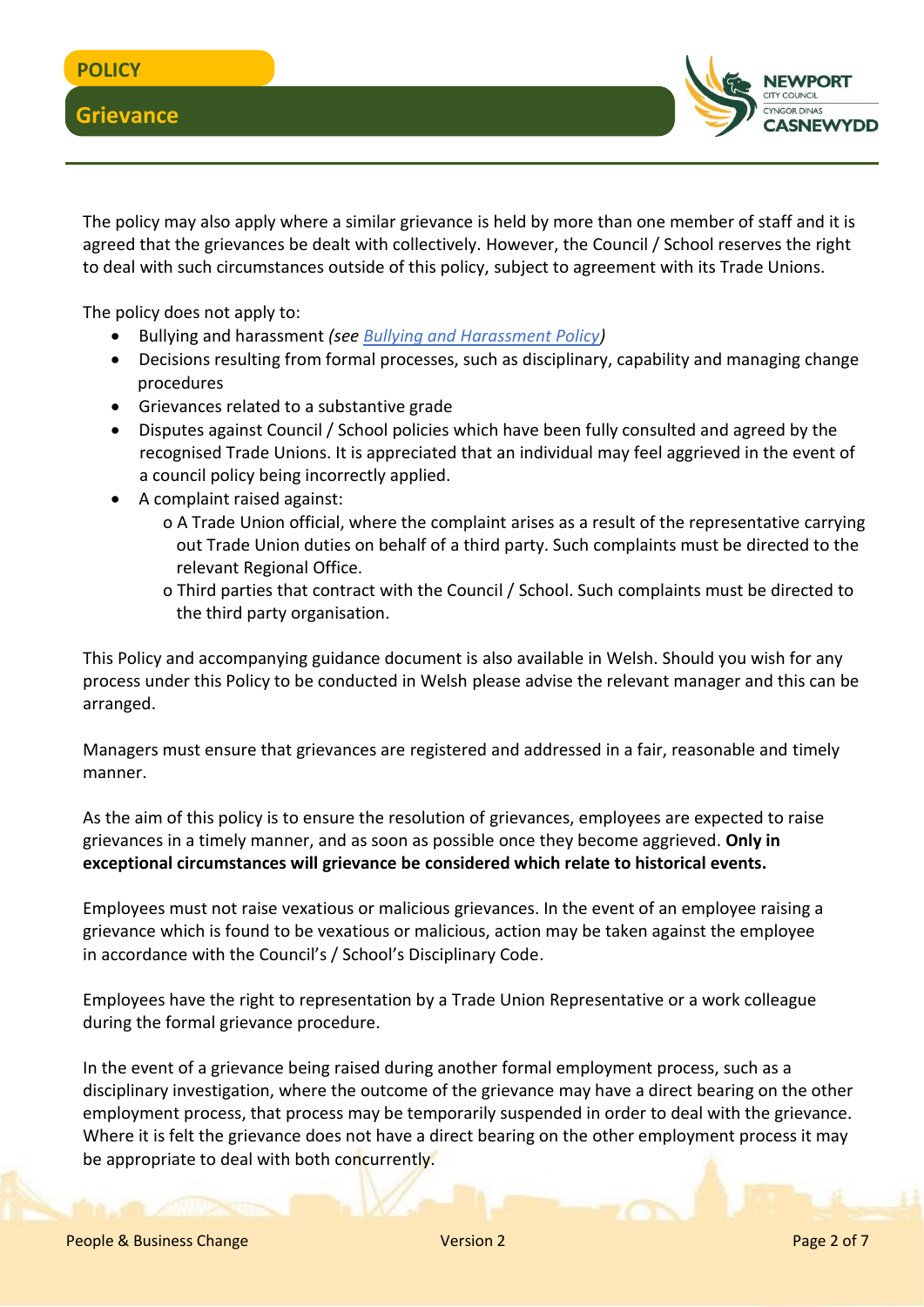

## **POLICY**

#### **GRIEVANCE**

The grievance procedure is summarised in a [flowchart.](http://www.newport.gov.uk/documents/Policies/HR-Grievance-Procedure-Flow-Chart.pdf)

Employees should raise their complaint(s) with their immediate manager in the first instance. If an immediate manager is the cause for concern, then the matter should be raised with the next tier of manager.

#### *School Based Employees*

*Where an employee's complaint is against the Head Teacher, the matter should be raised with the Chair of Governors in the first instance.*

Every effort should be made by the employee and manager to resolve grievances informally. Where this is not possible the formal procedure should be instigated.

When an aggrieved employee brings a matter to their manager's attention which directly involves another employee(s), consideration should be given to a facilitated discussion taking place between both employees. A manager may also want to consider a more formal mediation process, dependant on the nature of the grievance.

The aim of a facilitated discussion and/or mediation process is to positively intervene in a dispute through the agreement and equal participation of all parties in order to determine a resolution. It may be necessary for those parties involved in facilitated discussion and/ or mediation to attend separate meetings to discuss their grievance initially and if deemed appropriate, each party will then be invited to take part in joint meeting to discuss a way forward. In the event of the issue not being fully resolved, an individual may decide to pursue this as a formal grievance.

#### **Formal Grievance**

Where a grievance has not been resolved informally, and the employee wishes to pursue their grievance formally they must complete **Part 1** of the [Grievance Form.](file:///C:/Users/cercas/Documents/HR-Grievance-Form.docx) When completing the form the employee must include:

- The nature of their grievance(s)
- Details of the actions they have taken to resolve the grievance(s) informally and with whom
- The reason/s why they remain aggrieved following the informal discussion
- The outcome that they are seeking to resolve their grievance

The form needs to be forwarded to an independent manager. The independent manager should be no less than a fourth tier manager.

#### *School Based Employees*

*In most cases this will be the immediate managers' manager, subject to this independent manager being*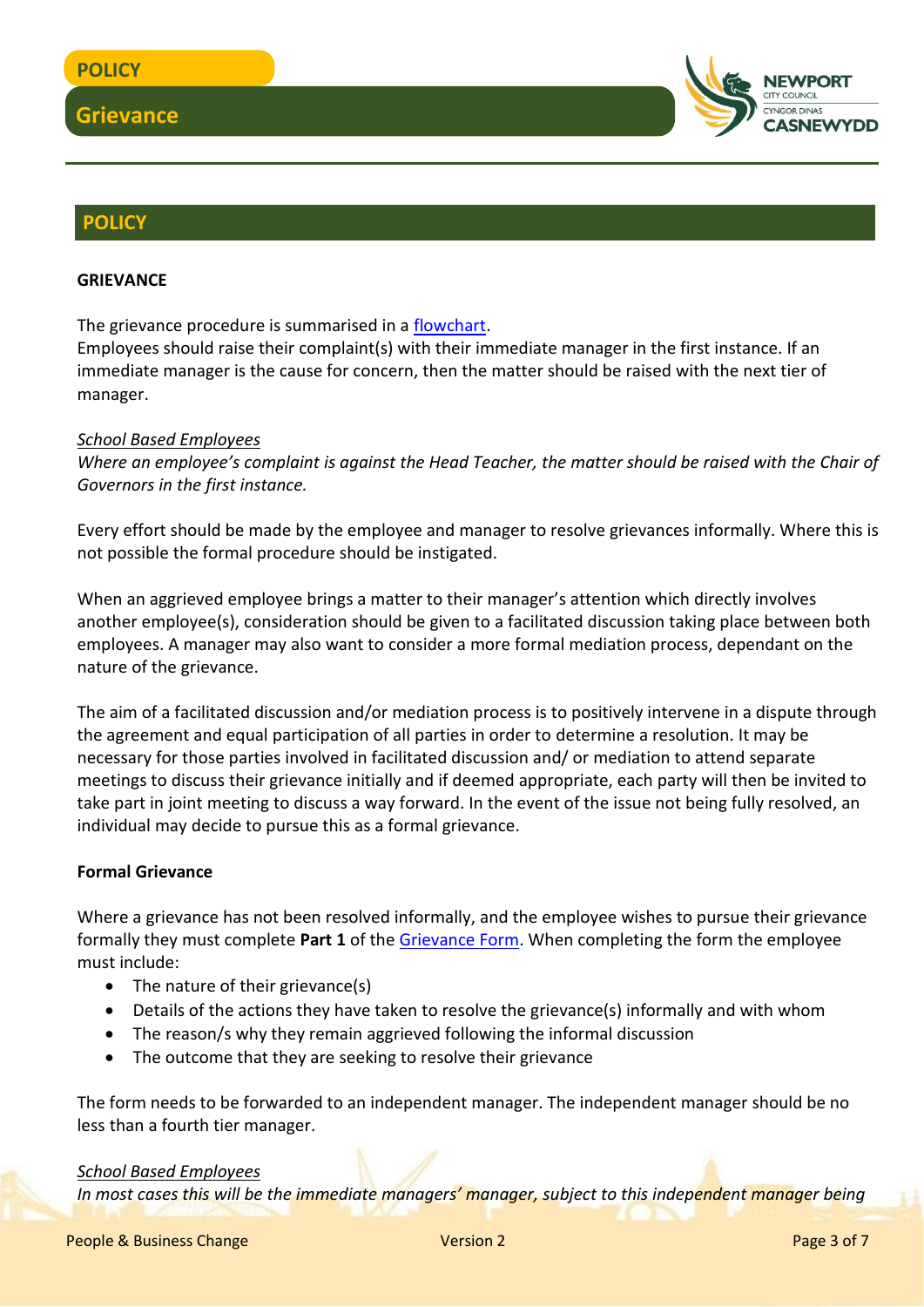

# **Grievance**



*an Assistant or Deputy Head Teacher or above. Where a grievance is against the Head Teacher, the grievance will need to be heard by the Governing Body's Staff Grievance Committee.*

On receipt of the Grievance Form, the manager should make a decision as to whether it is necessary to meet with the employee in order to respond to their grievance. In most cases the manager will need to meet with the employee in order to fully understand their grievance and to gather any relevant information. If a meeting is to be held with the employee it should be within seven calendar days, or as soon as is reasonably practicable.

Employees have the right to representation by a Trade Union Representative or a work colleague. The employee and their Trade Union Representative should be advised if there are any delays in dealing with a grievance [\(Holding Letter for Grievance/ Grievance Appeal\)](file:///C:/Users/cercas/Documents/HR-Holding-Letter-for-Grievance-or-Grievance-Appeal.docx).

Following the meeting, the manager may need to look into the issue(s) raised and gather additional information which may involve meeting with other employees. Once the manager has considered the grievance they may invite the aggrieved employee to an outcome meeting to confirm their findings. The outcome must be sent to the employee in writing and this letter should include the right of appeal.

## **Formal Grievance Appeal**

If the employee remains aggrieved they have seven calendar days in which to exercise their right of appeal from the date of the outcome letter. The appeal must be made in writing using the **Part 2** of the [Grievance](file:///C:/Users/cercas/Documents/HR-Grievance-Form.docx) Form stating the grounds for the appeal.

The appeal should be heard by an independent manager. The independent manager should be no less than a third tier manager. The independent manager may also request to meet with the manager who heard the initial grievance.

#### *School Based Employees*

*In most cases, the grievance appeal will be heard by the Head Teacher. However, where a grievance is against the Head Teacher OR the Head Teacher heard the grievance at the previous stage, the grievance appeal will need to be heard by the Governing Body's Staff Grievance Appeal Committee.*

*Where the grievance is against the Head Teacher, and was heard by the Staff Grievance Committee, the Chairperson of the Committee may be required to attend the appeal meeting.*

On receipt of the appeal form a date for the appeal meeting must be scheduled. The meeting does not need to be held within seven calendar days of receipt of the form but should be arranged in this time frame, and should be dealt with as soon as is reasonably practicable. Employees have the right to representation by a Trade Union Representative or a work colleague. The employee and their Trade Union Representative should be advised if there are any delays in dealing with a grievance [\(Holding Letter](file:///C:/Users/cercas/Documents/HR-Holding-Letter-for-Grievance-or-Grievance-Appeal.docx)  for [Grievance/ Grievance Appeal\)](file:///C:/Users/cercas/Documents/HR-Holding-Letter-for-Grievance-or-Grievance-Appeal.docx).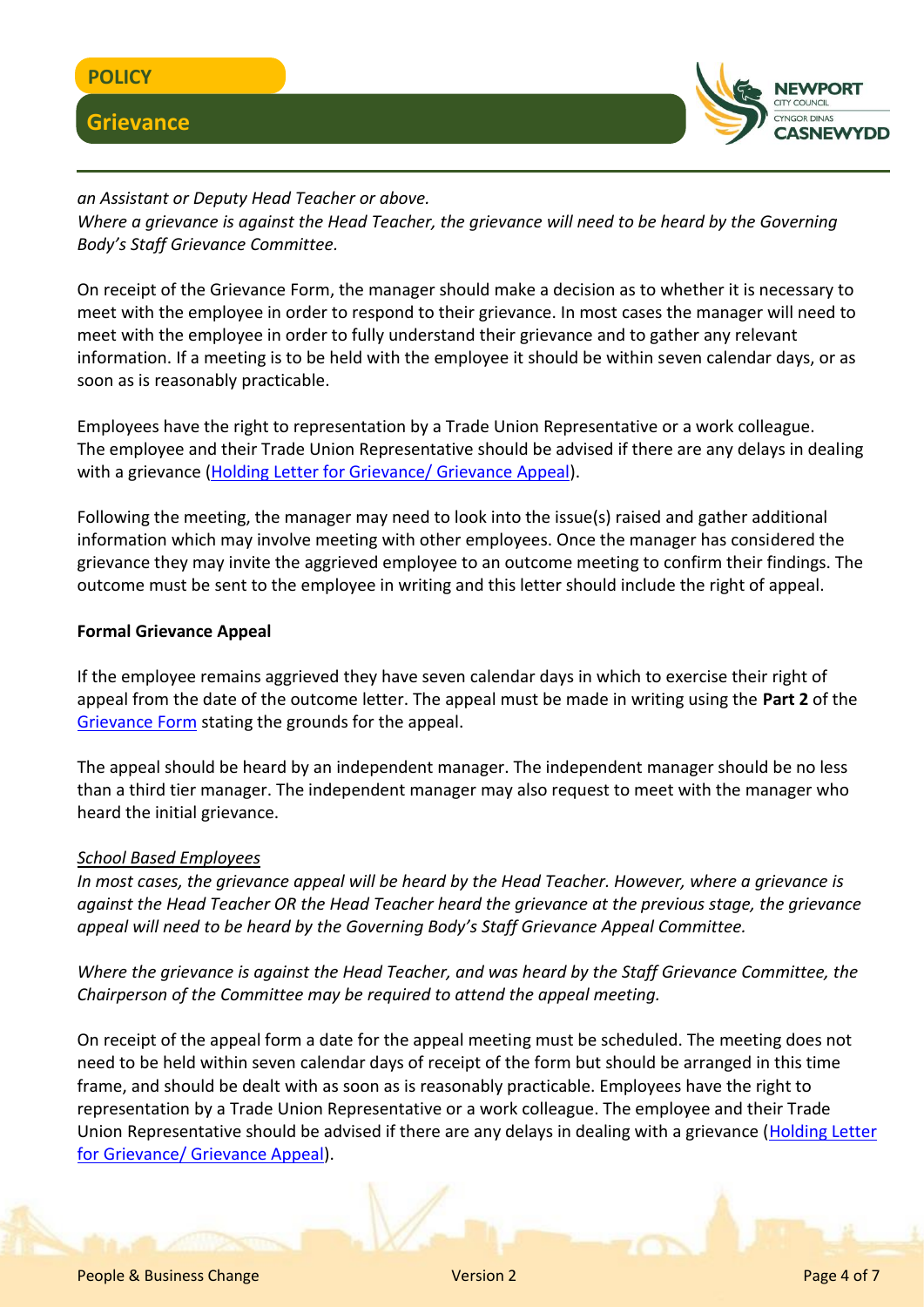

If the manager hearing the appeal feels that insufficient information has been provided, the appeal may be adjourned to gather additional information before confirming a decision.

The outcome of the appeal may be one of the following:

- Dismiss the appeal and uphold outcome of formal grievance decision
- Dismiss the appeal but recommend alternative remedies to the grievance
- Uphold the appeal and overturn outcome of formal grievance decision

Following the appeal meeting, the decision must be communicated to the employee in writing within seven calendar days [\(Formal Grievance Appeal Meeting Outcome Letter\)](file:///C:/Users/cercas/Documents/HR-Formal-Grievance-Appeal-Meeting-Outcome.docx). The employee and their Trade Union Representative should be advised if there are any delays in dealing with a grievance appeal (Holding Letter [for Grievance/ Grievance Appeal\)](file:///C:/Users/cercas/Documents/HR-Holding-Letter-for-Grievance-or-Grievance-Appeal.docx).

The decision reached at the appeal meeting is final; there is no further right of appeal.

## **Trade Union Officials**

For the purposes of this policy a Trade Union Official is defined as one of the following:

- Full time Officer employed by a Trade Union
- Lay Trade Union Representative, subject to certification by the Union that they have received training or are experienced in acting as a worker's companion.

Certification may take the form of a card or letter for the above representatives. An employee has the right to request that an official from a Trade Union that they are a member of not recognised by Newport City Council to act as their representative. In these circumstances, appropriate certification must be provided by the representative prior to any meeting or hearing taking place.

The Regional Office will be informed of the disciplinary action being considered, after obtaining the employee's agreement. Where disciplinary action is being considered against an employee who is a Trade Union Representative, the normal disciplinary procedure should be followed.

#### **Work Colleague**

A work colleague is defined as somebody who is currently employed by Newport City Council. However, a work colleague should not be somebody who may prejudice the hearing or have a conflict of interest.

A worker who has been requested to accompany a colleague will be allowed a reasonable amount of time off to fulfil the responsibility. Time off should not only cover the hearing itself but also a reasonable amount of time to familiarise themselves with the hearing, confer with the employee facing the allegations, etc.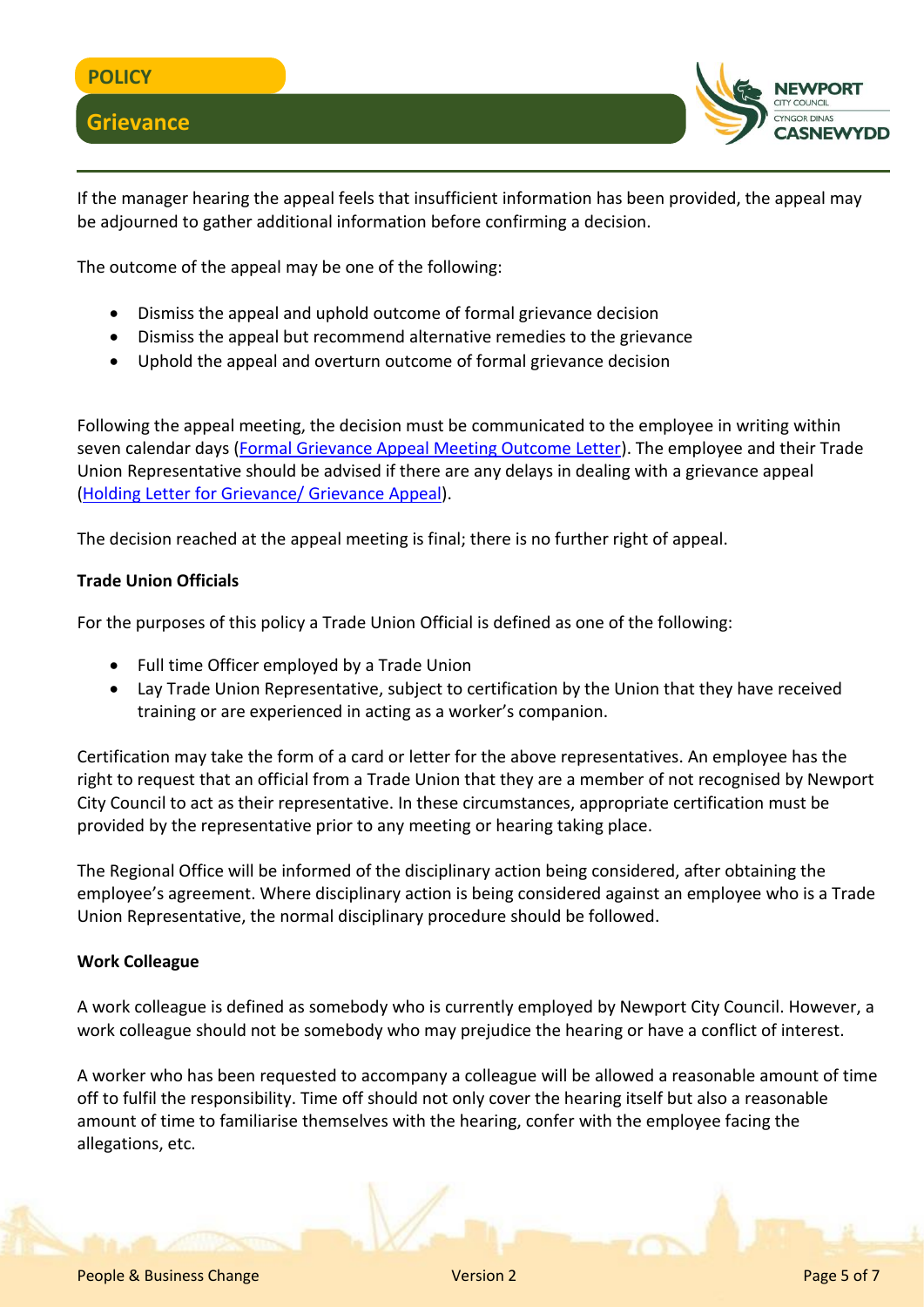

At the hearing the work colleague will have the right to address the hearing, but will have no right to answer on behalf of the employee.

## **Grievances Against Senior Officers**

Should a grievance be raised against a Head of Service, Strategic Director or Head of Paid Service (the Chief Executive) the Head of People & Transformation must be notified of this.

The grievance process should be conducted by:

- Strategic Director if the grievance is in relation to a Head of Service
- Chief Executive if the grievance is in relation to a Strategic Director
- Members if the grievance is in relation to a Head of Paid Service (Chief Executive)
- $\bullet$

## **Grievances Against Members of School Governing Bodies**

This policy does **not** apply to grievances against members of School Governing Bodies. If a Council / School employee feels they have a grievance against a member or members of a School Governing Body, they should contact the Clerk to the Governing Body via the Council's Governor Support team, who will be able to provide the employee with details of the School's Complaints Policy*,* which is the appropriate route for dealing with grievances against Governors.

#### **Grievances Against Elected Members**

The policy does **not** apply to elected members. Elected members are governed by a statutory Members' Code of Conduct which is enforced by the Public Services Ombudsman. If a Council / School employee feels they have a grievance against an elected member, they should contact the Head of Law and Standards who will be able to advise them on the appropriate process they can follow. In addition, members of the public who feel that they have been the subject of such behaviour from a Council or School employee should be referred to the Council / School Complaints Policy as appropriate.

| <b>Created By:</b>    | <b>Human Resources</b> |  |
|-----------------------|------------------------|--|
| <b>Date Created:</b>  | February 2011          |  |
| <b>Reviewed By:</b>   | Cerys Caswell          |  |
| <b>Date Reviewed:</b> | 17/04/2020             |  |

People & Business Change Version 2 Page 6 of 7